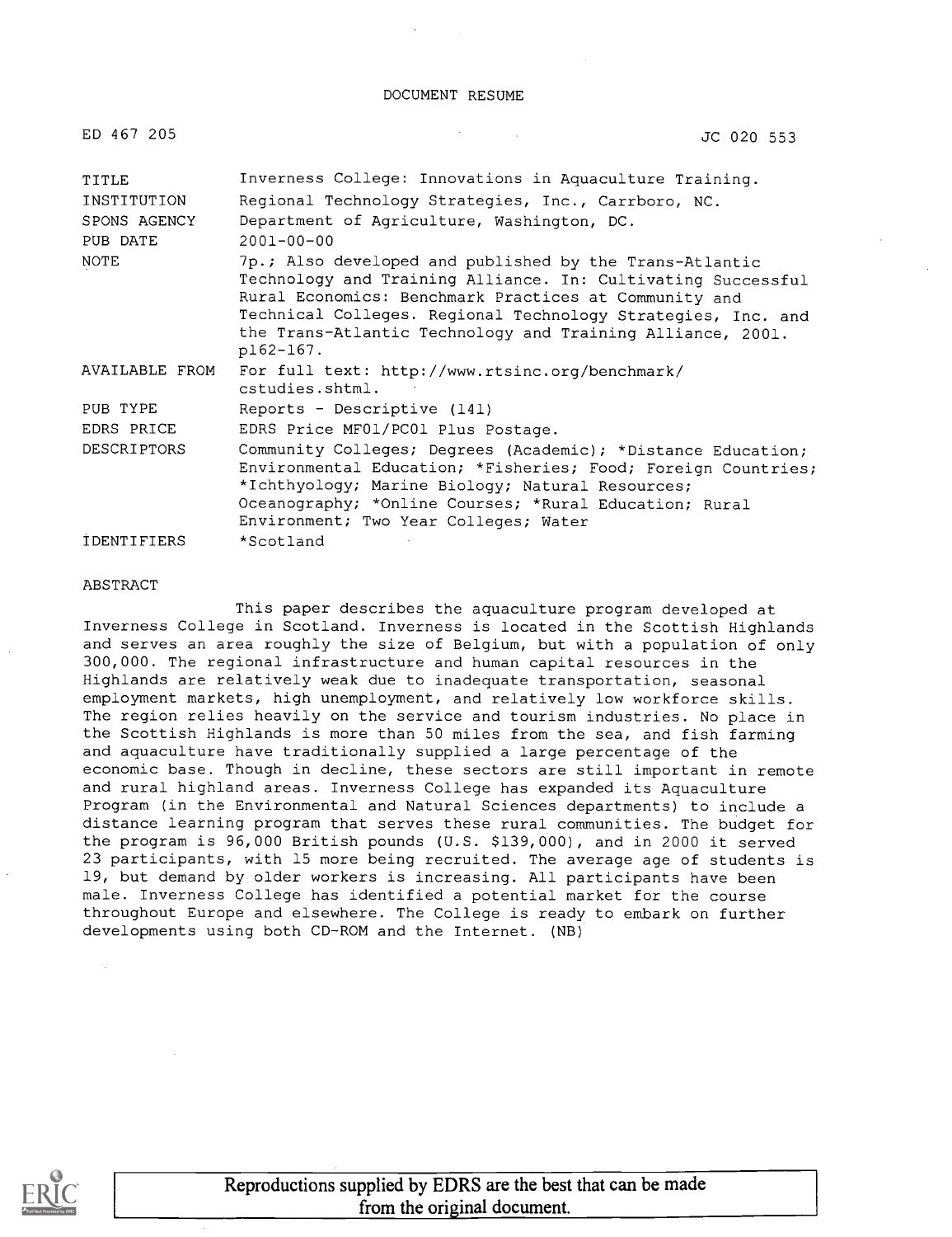PERMISSION TO REPRODUCE AND DISSEMINATE THIS MATERIAL HAS BEEN GRANTED BY

Rosenfeld

TO THE EDUCATIONAL RESOURCES INFORMATION CENTER (ERIC)

1

ED 467 205

U.S. DEPARTMENT OF EDUCATION EDUCATIONAL RESOURCES INFORMATION<br>CENTER (ERIC) CENTER (ERIC) his document has been reproduced as received from the person or organization originating it.

Minor changes have been made to improve reproduction quality.

Points of view or opinions stated in this document do not necessarily represent<br>official OERI position or policy.

## Inverness College: Innovations in Aquaculture Training

Inverness College, the largest college in the Scottish Highland and Island regions, has a student population of around 9,000 students. Funded by the Education Funding Council, Inverness delivers a range of courses from Intermediate to Higher Skill qualifications, National Certificates, Diplomas, and Degrees. It offers a broad curriculum, including Business Studies, Hospitality and Tourism, Hairdressing and Beauty Therapy, Engineering and Computing, Environmental and Natural Sciences, Building and Construction, Arts, Culture and Heritage, Social Studies and Supported Learning. Inverness serves an area that is roughly the size of Belgium, but its regional population is only 300,000.

The regional infrastructure and human capital resources in the Highlands are relatively weak due to inadequate transportation, seasonal employment markets, high unemployment, and relatively low workforce skills. No place in the Scottish Highlands is more than 50 miles from the sea, and the area is one of mountains, rivers, lochs and coastline. Home to many species of sea birds, salmon and trout, the Highlands are rural and continually struggle to grow the manufacturing base. Thirty-six percent of the population is located in the city of Inverness, the regional capital. The region's employment relies heavily on the service and tourism industries. Regional industries that can capitalize on the Highland's resources and provide a source of local employment are in need of support.

## Agriculture, Aquaculture & Natural Resources

Based upon the area's rich natural resources, fish farming and aquaculture have traditionally supplied a large percentage of the economic base. The industrial practices in the region's fish farming and aquaculture are unique. Though in decline, these sectors are still important employers in remote and rural highland areas. An indicator of the past importance of these sectors is the extent to which separate aquatic-based industries developed in the region. The two most prominent of these industries are sea fishing and aquaculture.

Though both industries rely on the same resources and are located in the same geographic area, there are distinguishable differences between them. Sea fishing is concerned with the construction of harbors and piers, as well as sites to promote the marketing and processing of fish. Industry upgrades and modernization are regularly scheduled, and a careful watch of resources supply is maintained. Aquaculture can be defined as "the cultivation of the natural produce of water" (such as fish or shellfish). The industry invests primarily in farmed salmon, as well as other breeds suitable for cultivation (e.g. halibut, trout, scallops, etc). Investors in aquaculture maintain careful watch over the market that is serviced by cultivated fish, as well as any environmental or economic influences upon this market.

With the exponential growth of the human population, the capture of naturally occurring fish populations is becoming increasingly non-viable. It is estimated that current levels of deep-sea fishing will not be sustainable beyond the year 2040, because fish stocks will have been depleted. As awareness of this increases and government pressure limits fishing, aquaculture stocks are becoming more important.

### The Program

Inverness College has offered a program in aquaculture in the Environmental and Natural Sciences departments since 1991. However, the distance to Inverness for those living in the region's rural areas and the time required to be a full-time student are often prohibitive.

To help overcome these obstacles, and in cooperation with the Scottish Qualifications Authority, Inverness College has implemented a distance



 $55020$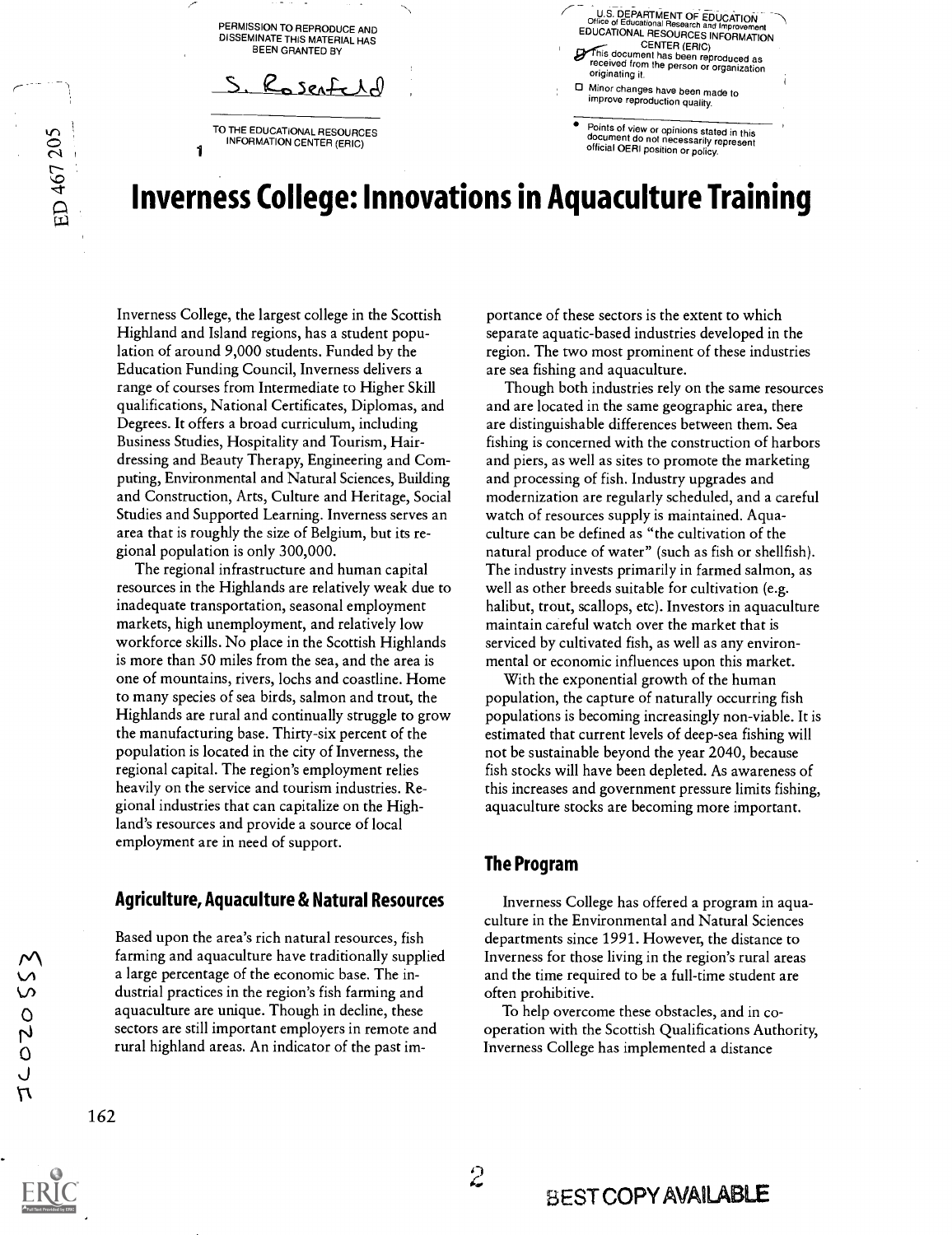#### Milestones

1998 The development of a flexible learning materials for the SVQ level 2 in Aquaculture. This development enabled individuals working in remote areas throughout the Highlands to access training, and was completed by the end of December 1999. Funded by the College and the European Social Fund.

1999 The development of the SVQ 2 Aquaculture curriculum on-line and on CD-ROM. This was developed following feedback from the people working in the industry. The college was committed to providing the most up-to-date learning experience for individuals living and working in the Highlands. The development of the on-line learning facility provided 21st century learning to an important economic area in the Highlands. This was achieved by the end

learning program, making acquisition of skills training accessible across the remote regions of Northwest Scotland. This program allows participants to take part in rigorous training for aquaculture from their home site or place of work. Participants also can be observed and assessed at their work place. Such an arrangement benefits the participant as well as the employer, who gains better qualified staff with a minimum of lost work time.

The college has a number of outreach sites across the Highlands. These include Dingwall, Aviemore, Portree, Balintore, Ullapool, Eigg, Fort Williams, and Mallaig. The major center for aquaculture training is the Seafield Centre, set up in Kishorn in 1991 for the sole purpose of improving such training, for both the College and industry. The centre has developed to include a number of facilities for on-growing various fish species, including salmon, trout, mussels, oysters and scallops for commercial purposes as well as management of world native stocks. Located on the banks of Loch Kishorn in Wester Ross with idyllic surrounding and views out to Skye, the Seafield Centre has gained recognition throughout the Aquaculture Industry and Europe.

The Seafield Centre provides several qualifications through its programs. Full time programs include: National Certificate Fish Farming, Higher National

of December 2000. This project was funded by the College and the European Social Fund.

Following the development of the SVQ 2000 through flexible learning and on-line it was important for the college to develop the next level. This allowed participants to articulate to a higher level qualification. The first stage was to develop the SVQ 3 (upper level) program through flexible learning. This was achieved. This project was funded by the College and the European Social Fund. The first cohort of students began in October 2000.

Further cohort of 15 students to begin the Level 2. Development of the upper level courses on line. This project was funded by the College and the European Social Fund.

Certificate Fish Farming, and Production Management. Part-time programs are the SVQ2 Aquaculture and SVQ3 Aquaculture work-based initiatives. The budget for the aquaculture distance-learning program is UK 96,000 (US \$139,000). At the end of 2000, there were 23 participants, all of whom worked full-time in industry.

The program is funded through Inverness College and the Highlands & Islands Partnership Programs Objective 1 funding, a program specializing in helping businesses and communities in sparsely populated remote communities develop and become self-sustaining. The Scottish Qualification Authority (SQA) and the Scottish Further Education Unit (SFEU) provide national input for the program, ensuring that the program results in nationally recognized credentials. Rocket Visuals, a private company provides technical expertise, including the development of online materials. Additionally, the initiative was developed in close consultation with industry. Owners and workers from industry participated in the ongoing development of the program to ensure a user-friendly curriculum and delivery mechanism.



163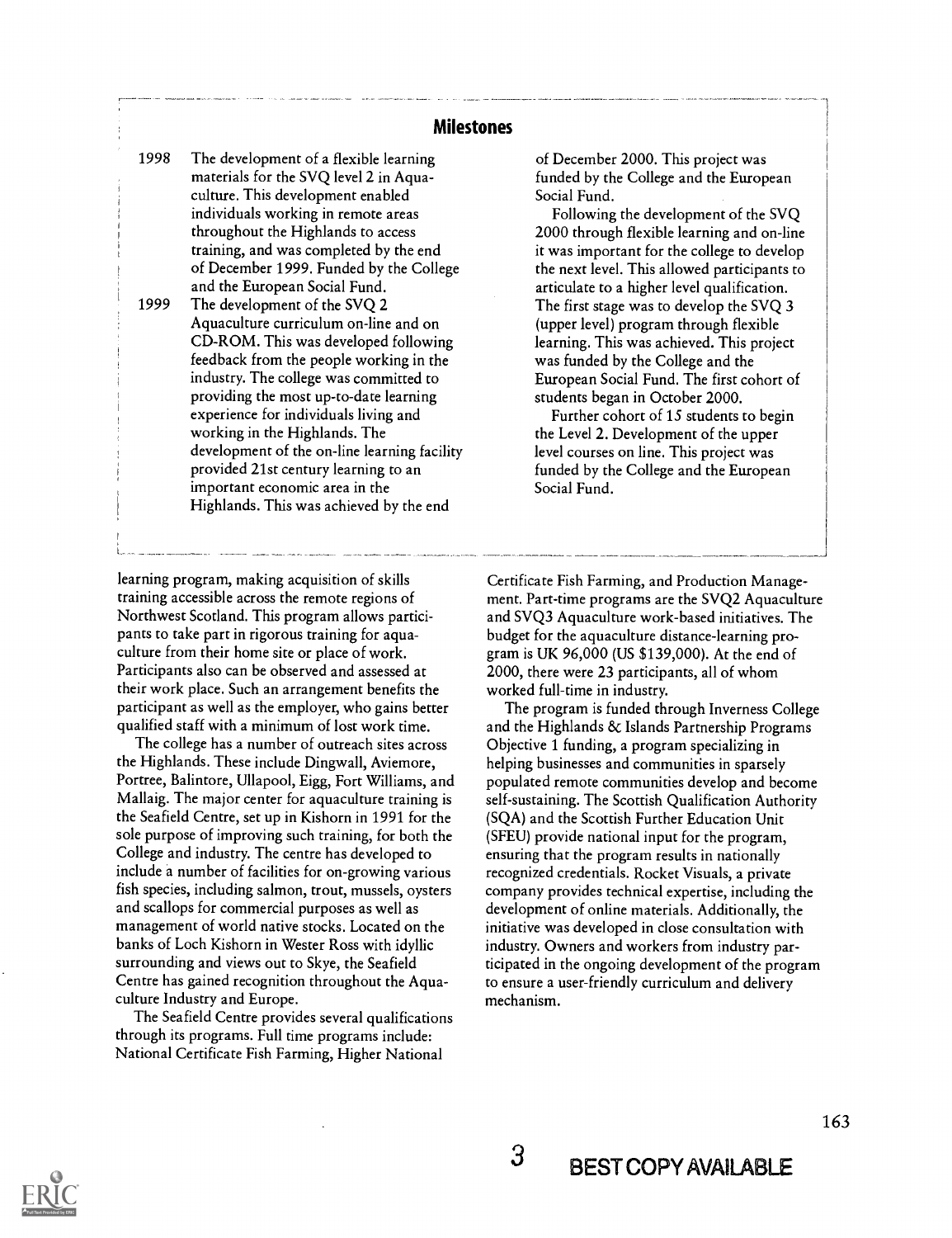## Course development

The origin of the effort stemmed from a recognition that many aquaculture workers spread across the region were not taking advantage of the college's fishery programs because they had difficulty getting to the college's facilities. In response, they put together a project team and, with student input created an online curriculum.

The development team identified an appropriate methodology to meet these needs, as outlined below.

## Course methodology

#### Timing, duration and pace

The course is structured to enable students to participate in learning at a time and pace suitable to their individual circumstances. The online components provide all the underpinning skills and knowledge required to achieve the award.

Since the course is competence-based no time is set for achievement. Learners may take as long as they wish. At present they are averaging about nine months, with a minimum of six months.

#### Evidence

Knowledge components are evaluated through online assessment and questioning in the workplace, and supplemented through project work. Practical evidence on competence is generated in the workplace through the presentation of a portfolio including workplace testimony, photographs, products, and self-assessments.

#### Workplace Competence

The candidate demonstrates underpinning skills and knowledge as well as practical skills, and thus learners are required to demonstrate competence in the workplace.

#### Combining methodology with new technology

Different media modes will be created for learning: paper based, online and on a CD-ROM, enabling the students to make their own choices. The College takes the view that not only do students have learning preferences, but also the situation in which they are learning will have implications for the choice of learning media.

All learning is topic-based to reduce the amount of drilling down for information by each learner.

The essential knowledge aspects of a course are clearly distinguishable from the individual research

contribution by students. This enables both participative involvement and the use of resources as a knowledge base.

#### Support

Support to the learner is offered both online and face-to-face.

#### Assessment and accreditation

Assessment is on demand. Those who wish to be assessed can avail themselves of the assessment service when they feel ready.

Assessment is not obligatory. Many learners may wish to learn for reasons other than gaining accreditation. Others may feel more confident about embarking when they know they have a choice about being assessed.

Accreditation is compatible with the Scottish Vocational Qualifications infrastructure, to enable further professional development.

## The Aquaculture Courses: Structure and Practice

The Courses in this series pertain to various aquatic produce including salmon, trout, scallops, mussels and oysters. They are similarly structured and each includes: a background to the particular produce, the husbandry environment, grading equipment, harvesting and transportation of produce, caring for young specimens, produce reproduction, supporting farm operations, and farm health and safety.

At the end of December 2000 there were 23 individuals undertaking the SVQ Level 2 in Aquaculture. The college was recruiting 15 more to the course. The average age of students is around 19, but demand by older workers is increasing as they see younger colleagues gaining competence. All beneficiaries to date have been male, and the majority has little, if any, college experience. Students take the courses from locations ranging from offices to fish sheds, to individuals' homes. A problem is that some fish farms and homes are not yet equipped for Internet access, and some workplaces do not have computers. Participants can also utilize the facilities at the Centre, which has a full IT suite. The venue for practical assessment is the workplace.

The first stage of developing and implementing learning materials for the fish farming industry has been completed, with the production of a CD-ROM, as well as the second stage of establishing an Internet-based learning site. A secondary project is



164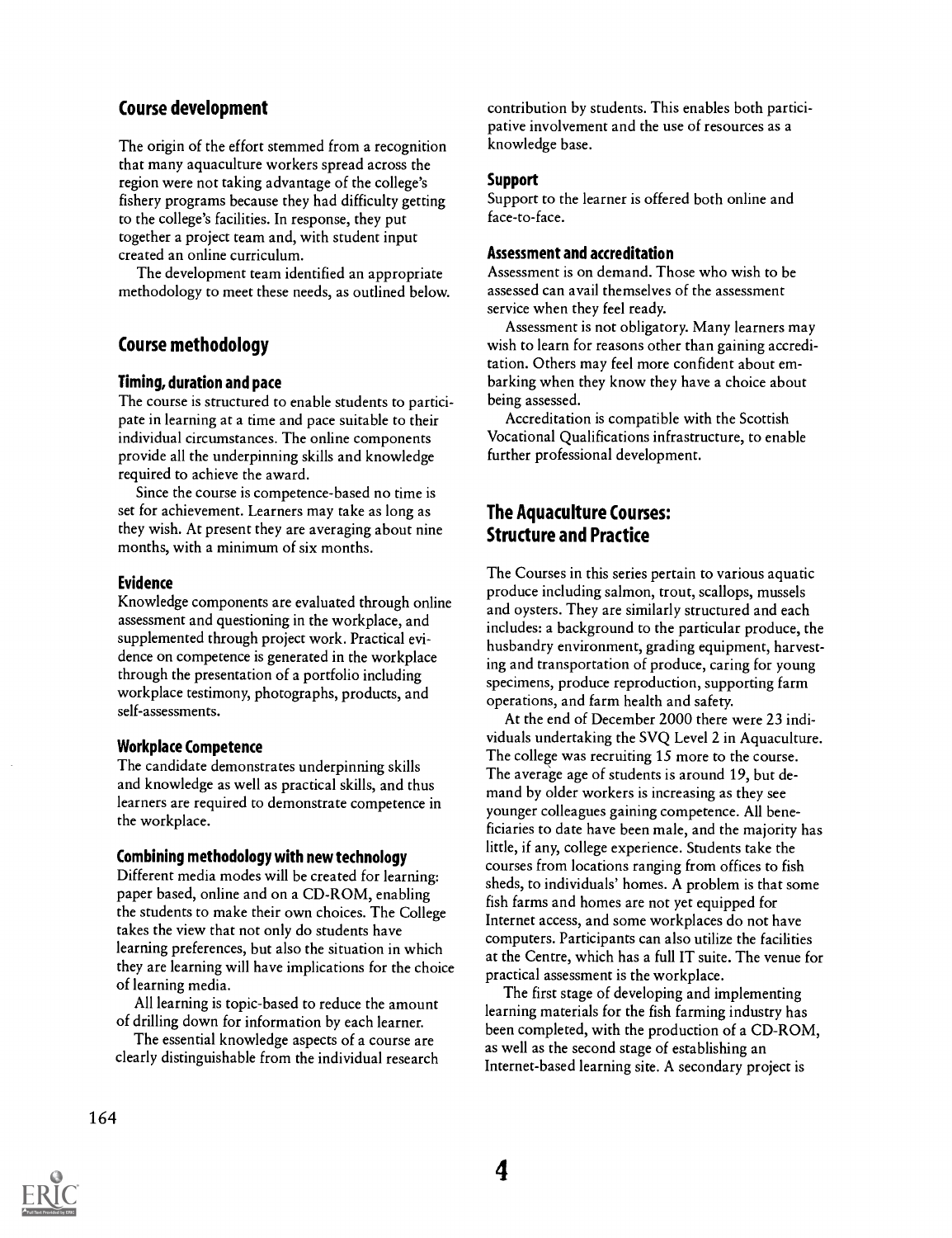now underway to enhance the Internet learning site to include SVQ Level 3 in Aquaculture.

A support lecturer travels to each learner, both to assess progress and to offer support. Because of the dispersion of the students, the lecturer may spend a whole day traveling to see a student and then travel another day to get back to College. This cost will need to be acknowledged in future developments.

The current qualification is a SVQ at Level 2 in Aquaculture and is accredited by the Scottish Qualifications Authority. The Certificate is a route for career development in the fish farming industry. Ongoing assessment is made up of the portfolio coupled with on-site assessment at fish farms throughout the Highlands. Since at present the SQA is not able to accept online assessment, the final examination takes place at Inverness College.

## **Benefits**

Students in the courses have realized several benefits. Primarily, learners do not have to be close to the College to participate. They are motivated to learn and to get training, and this can improve self-esteem. The program's greatest strength is its ability to accommodate participants who want to expand their qualifications as well as to develop the aquaculture industry. Mainstream students who are studying related courses now take advantage of the opportunity to reinforce and expand their knowledge by using the distance learning model both in its own right and as a revision aid. The development for the SVQ 3 is ongoing and will be ready for those who are about to complete their level 2 qualifications.

For the College, benefits have also been gained. The program would be easy to modify according to other industry standards, and thus replicated. By using a project team that included a subject specialist and a production specialist, the college was able to put into operation such a specialized on-line course of study in a relatively short period of time. In the industrial sector, employers who had no previous involvement in training are now embracing it. Employers no longer have to lose people for days at a time while they go elsewhere to get training.

For the Region, both the physical and training infrastructure of the region have been developed further. An industry that is not thriving has been assisted. This type of innovative, technology-based learning program serves residents of remote areas and industries.

#### Challenges

Some students demonstrate an unwillingness to use computers, and this attitude is proving difficult to resolve remotely.

Most learners are the sole students in their business, and the lack of co-student support is visible at times.

Using CDs as opposed to the web means that the currency of information remains a challenge, particularly in those areas involving the latest information on fish disease and on European Union directives.

The outstanding hurdle for the marketing of the site on the web is development of systems to support candidates in other geographic locations.

The funders will need to assist developers in ensuring that further developments are sustainable, or to earmark future funds for support.

## Long Term Prospects

#### Research Program Development

The College has identified a potential market for the course throughout Europe and elsewhere. A Northern Periphery Project, "The Case for Salmon" involves Inverness College with colleagues in Norway and Finland working on Coastal Zone Management, and gives the College access to wider markets. Because the course is topic-based, and the knowledge base is separate from each student's research, an opportunity now exists for the College to market specialized topic-based add-on, and standalone modules independently, either as a learning tool or as a reference medium. One module under consideration would cover Infectious Salmon Anaemia (ISA).

#### Learning Resource Development

The College has learned a great deal about transfer from print to digital media, and is ready to embark on further developments using both CD-ROM and the web. Experience shows that materials should be as uncluttered as possible, to assist in clarity for the learner. When using hyper-links, either on a CD-ROM or on the web, developers at Inverness College recommend setting drill-down limits and having the hardest-to-access information be that which only the most committed student would want to access.

#### Partnership with Industry

It was important to consult with the fish farms both at the beginning of the development and at every

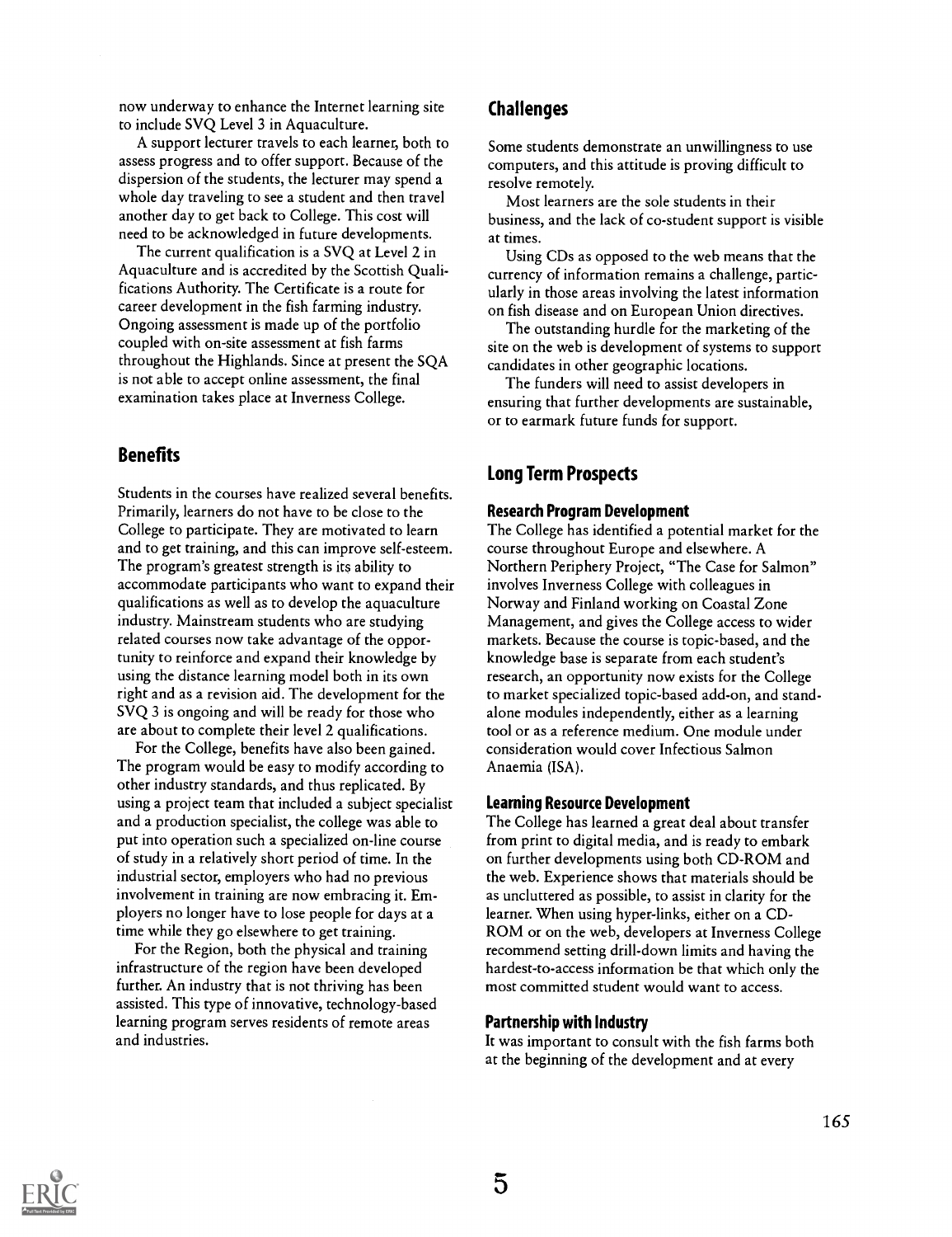stage in its progress. This new and strong partnership is likely to have further benefits for both parties. The feedback from each cohort of students and their employers has led to continual improvement both in content and in methodology.

## External Course Evaluation: Strengths, Weaknesses, Opportunities, and Threats

#### **Strengths**

This is the only aquaculture training available in the region. It provides an innovative framework within the sector. The College is teaching facilitators to deliver this training, thus increasing professional capacity. The students value the onsite support from the tutor who travels from learner to learner as required. Students welcome the portfolio approach of building evidence since it recognizes their experience in the industry. Upper level courses (SVQ Level 3) were being developed in 2001, which will allow students to continue learning new skills.

#### Weaknesses

Although the region has had a good reputation for information and Communications Technology (ICT) Infrastructure, there are still numerous pockets where it is difficult and/or expensive to access high speed internet capability such as an ISDN line. There are some aquaculture businesses where an onsite computer is not yet a business necessity.

### **Opportunities**

Because of the onsite learning, and the regular visits from the assessor, employers are gaining more exposure to learning and its positive impact on profitability. Students, their colleagues, employers, families and friends have been stimulated to take further advantage of life-long learning.

### Threats

### Distance education from other sources

The very problem that Inverness College has set out to overcome, that of distance, also leads to a significant problem, that competitors could, with relative ease, break into the same market. As an educational provider Inverness College must balance its own need for students against its desire to encourage a greater uptake of life-long learning from other sources. The SQA's current inability to endorse online assessment may also hold back initiatives such as this in the international market.

#### Economic issues

The aquaculture course is operating in a difficult economic environment. Because of access issues, the support mechanism is crucial but expensive. The future of the course will depend on the sustainability of enrollment, which, in turn, depends on the sustainability of the industry. The aquaculture industry is under a dual threat of disease and EU directives. Most businesses in the area are small, and thus fragile. If the aquaculture sector fails, then the opportunity for Inverness College's course locally will be significantly affected. To date, no student or employer has been charged for the service. The College will have to identify a possible change in demand when costs are implemented.

## Benchmarking

This project is deemed to be a benchmark practice because it could be a role model for many other industries that are by nature indigenous to regions rich in natural resources. In a national or a global context, the methodology could be applied to other sectors. A valuable aspect of the initiative is the way in which it approaches assessment and accreditation. The voluntary nature of assessment makes a significant contribution to the raising of self-esteem, as does the recognition of existing skills. At the same time, those who wish can receive accreditation within a national framework. It is hoped that a further outcome of the program would be to work with the SQA to enable online assessment.

The innovative aspect of the program includes the close liaison with industry and employers. The benefits of this innovation accrue to employers and colleagues as well as to the learners themselves. An important side effect is the raising of IT awareness throughout an under-computerized sector. The program stands out because it was developed in a very short time to meet needs caused by geography and distance. The program's intention to be as interactive and participative as possible distinguishes it from other digitally-based offerings.

## Conclusion

This is a significant development for the College as it is the first curriculum area to be put online. As a result, the professional development of those involved has been enhanced and future opportunities

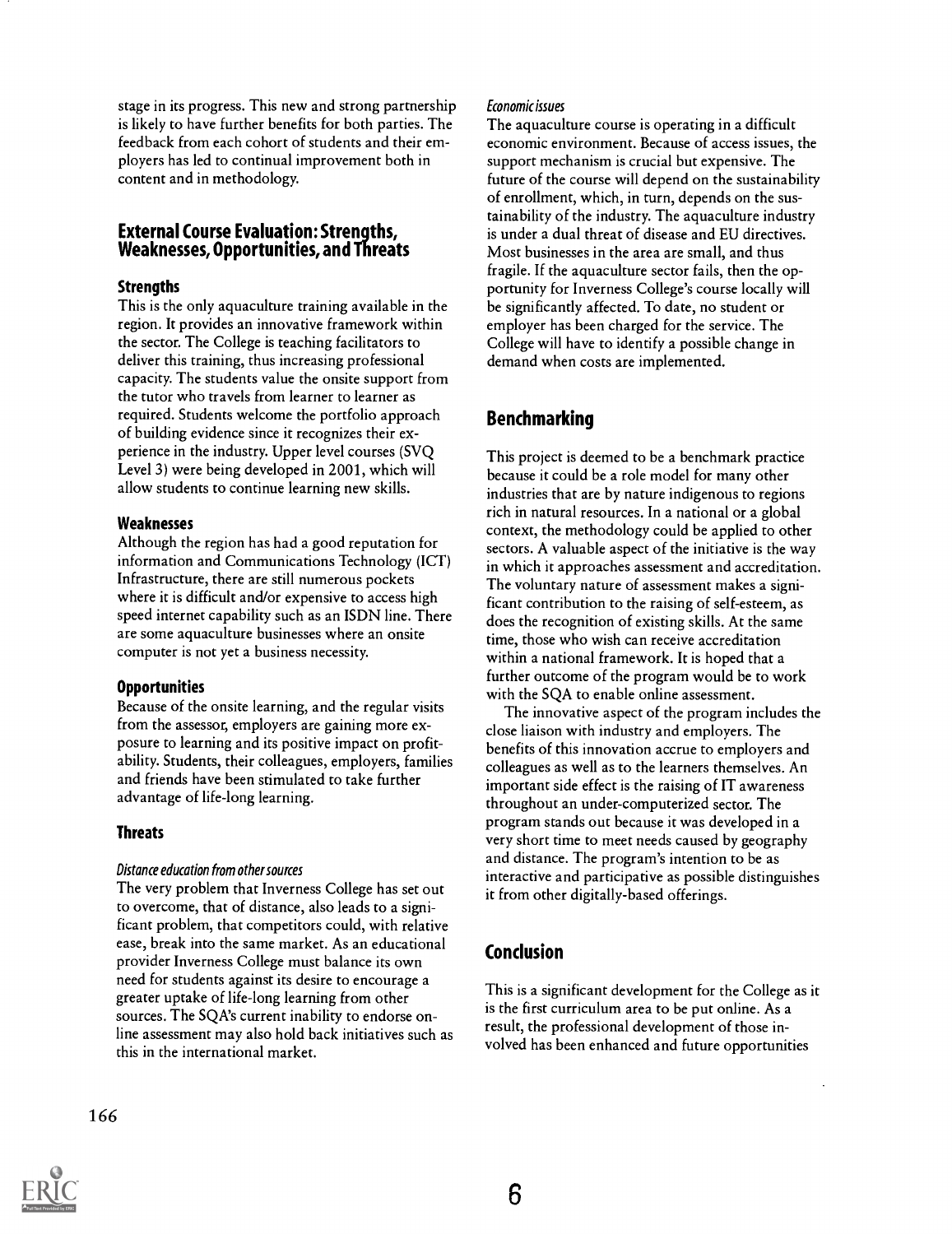beckon. Demand for the program should rise, since students benefit with career options and advancement, industries with better qualified employees, and the local economy with more efficient production.

The partnership elements of the initiative are likely to continue to have benefits for this region and the experience of dealing with distance disadvantage may make Inverness College well placed to compete in a global market of vocational distance education. Heather Dunk of the SFEU sums up the project by saying, "The project succeeds in its articulated aim to help people access something that was previously impossible, and at the same time demonstrates what can be achieved by using technology in rural areas."